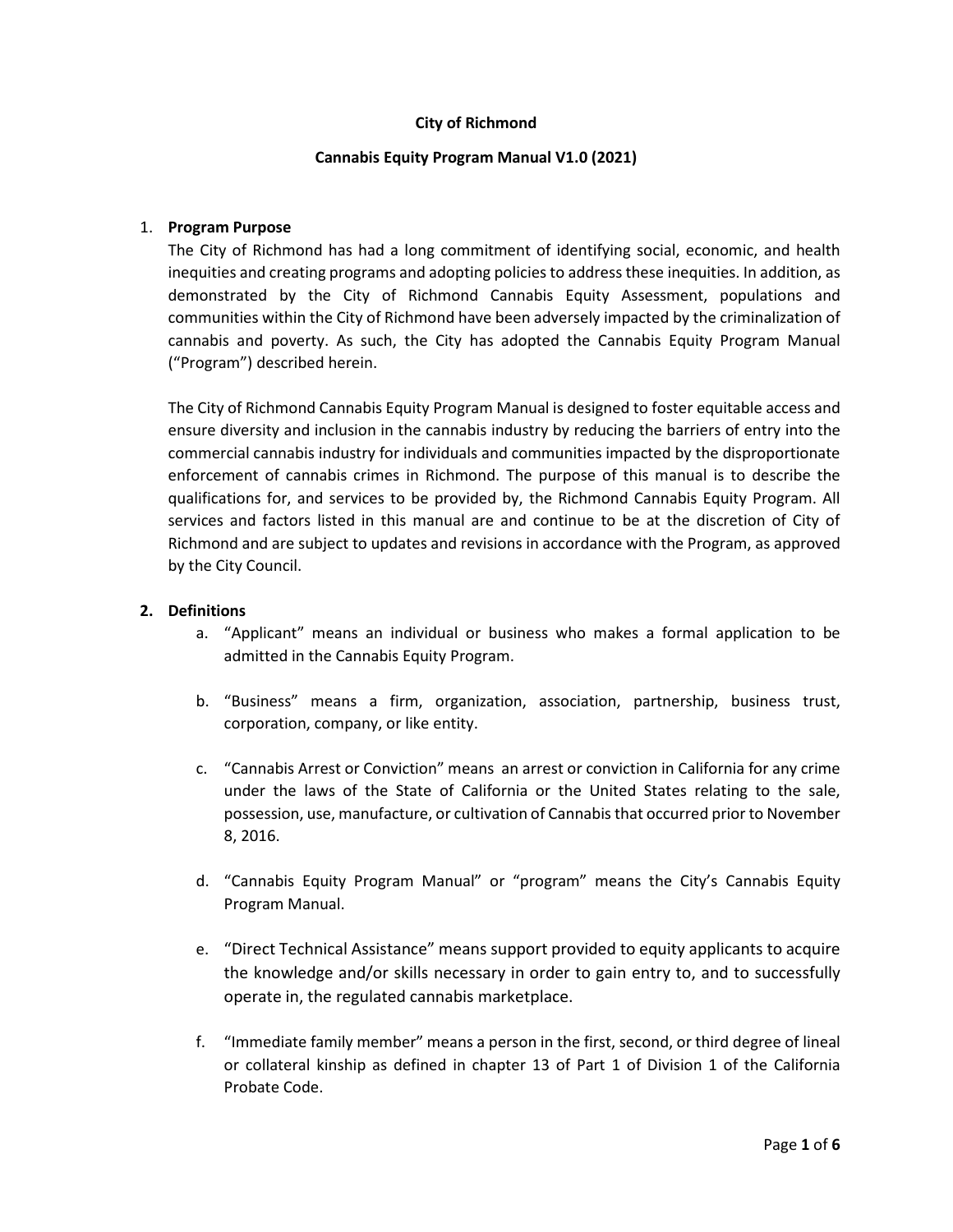- g. "Incubator" means a cannabis business which as a condition for receiving priority processing, either:
	- i. Hosts a participant; 30% of its workforce are Classification 1 or 2 eligible participants, measured by hours worked; and contracts no less than 51% of its cannabis products or services and ancillary business support with eligible participants; or
	- ii. Is a shared manufacturing cannabis business and donates at least 10% of its hours of operation to allow participant(s) to utilize 100% of its business' floor space and equipment; or
	- iii. Is a cannabis business that sells, gives or otherwise transfers no less than a 33% equity share in the Incubator's cannabis business to eligible program participants; 30% of its workforce be Classification 1 or 2 eligible; and contracts no less than 30% of its cannabis and ancillary business with Classification 1 or 2 eligible participants.

Incubators shall host, donate to, employ, contract with, sell, give, or transfer to participants that reside within the City in which the Incubator sits. If no such participants exist, Incubators shall utilize participants from other applicable areas.

- h. "Host" means to rent or lease operations-ready building or floor space to a participant that resides in the city where the cannabis business sits, if any, free of charge for two years, or at a rate of 33% of the market value for four years; and to provide that participant with business or technical assistance (e.g., business plan development, coaching on access to capital, and establishing a lawful business, or use of equipment). If no such participants exist, participants from other applicable areas shall be utilized.
- i. "Individual" means a person twenty-one (21) years of age or older.
- j. "Low-income household" means a household whose income does not exceed 80% of Area Median Income (AMI) applicable to Contra Costa County, adjusted for family size as published and annually updated by the United States Department of Housing and Urban Development pursuant to section 8 of the United States Housing Act of 1937.
- k. "Ownership interest" means a right, proportionate to the interest held, to share in the business's profits, including dividends, distributions, or other payments; a right, proportionate to the interest held, to the proceeds of a sale of the business's assets, liquidation of the business, merger of the business into another business, or another transaction that would signify the end of the original business; and a right, proportionate to the interest held, to vote on fundamental decisions relating to the business.
- l. "Priority processing" means the City will review and consider for approval applications of Program participants for cannabis related business and conditional use permits, if any, before any other cannabis related business or conditional use permit application received by the City that would otherwise be processed on a first come, first served basis.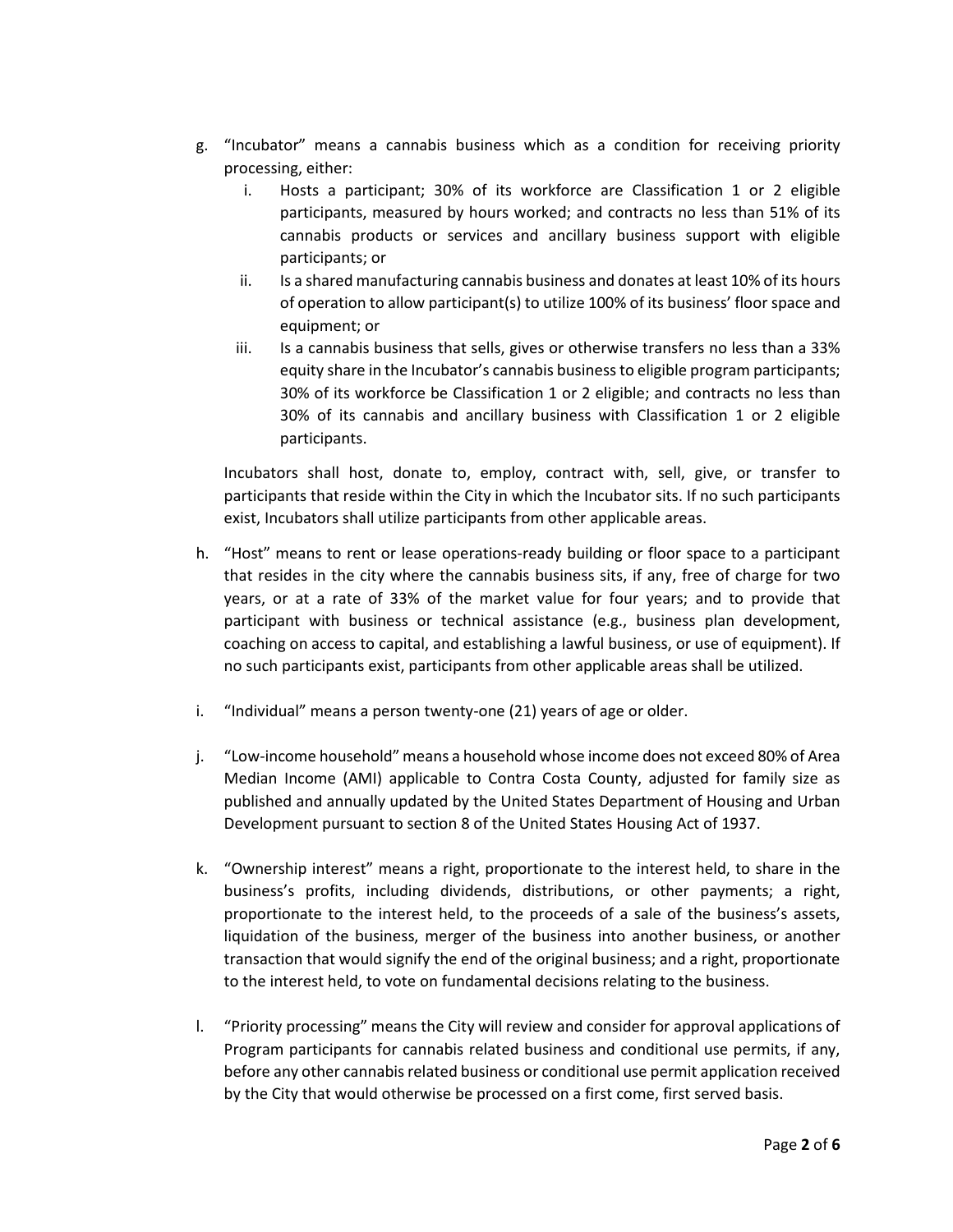- m. "Program Participant" or "participant" means an individual or a business that has been admitted to participate in the Cannabis Equity Program.
- n. "Substantive amendment" means any amendment to the Program Manual that will result in either:
	- i. Changes to the Program Eligibility Classification; or
	- ii. Changes existing processes or responsibilities

# **3. Applicability of Richmond Municipal Code Article 15.04.610.270**

All Program participants are subject to the provisions of Article 15.04.610.270 of the Richmond Municipal Code.

# **4. Review Process**

The City Manager or their designee shall review and approve all Program applications that meet the eligibility requirements described in Section 5 below. If an application is denied that applicant may appeal to the City for further evaluation and a final determination.

# **5. Program Eligibility**

An applicant must provide documentation, as described in Section 6 below, that sufficiently demonstrates that the applicant satisfies any one of the following Classifications:

- a. **Individuals.** An individual that is eligible to participate in the Program is either:
	- **i. Classification 1.** A current or former resident of the City of Richmond who previously resided or currently resides in a low-income household and was either: a) arrested or convicted for a cannabis-related crime; or is b) an immediate family member of an individual described in subsection a of Classification 1 or Classification 2.
	- **ii. Classification 2.** A current or former resident of the City of Richmond who previously resided or currently resides in a low-income household and meets at least one (1) the following criteria:
		- 1. Has lived in the City of Richmond for at least four (4) years; or
		- 2. Attended a school in the City of Richmond under the jurisdiction of the West Contra Costa Unified School District for five (5) years, either consecutively or in total, during the period 1971-2016; or
		- 3. Has lived in public housing in the City of Richmond for at least four (4) years; or
		- 4. After 1995, either lost housing in the City of Richmond, as evidenced by eviction, foreclosure, or revocation of housing subsidy.
- **b. Businesses.** A cannabis business that is eligible to participate in the program is either:
	- **i. Classification 3.** A cannabis business with not less than 51% ownership interest by individuals meeting Classification 1 or 2 criteria and their business resides within the City of Richmond. If no such individual exists, individuals meeting Classification 1 or 2 criteria from other applicable areas may be utilized.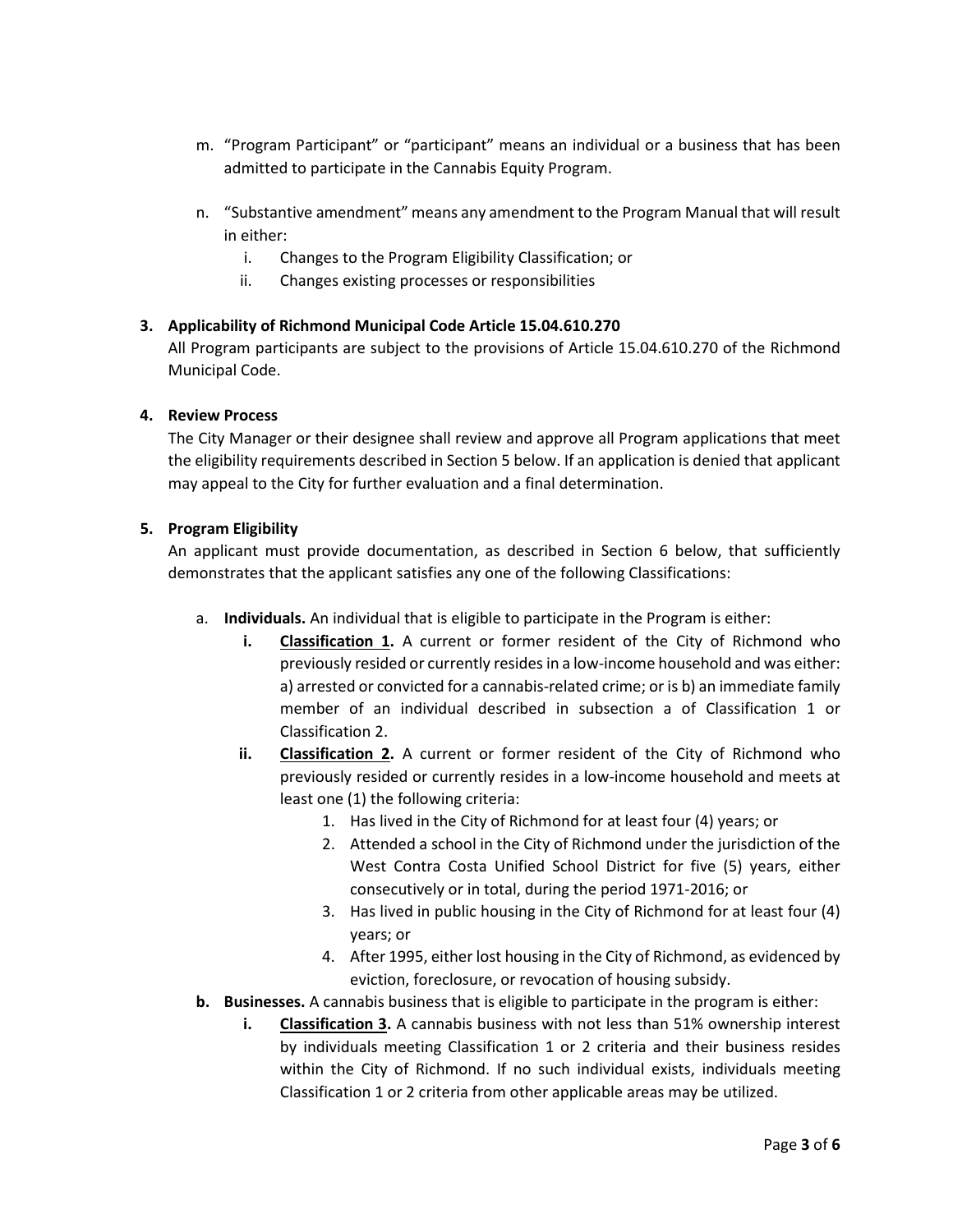**ii. Classification 4.** A cannabis business that is an Incubator.

# **6. Documentation and Review.**

An applicant shall provide the following with its application for the Program, in addition to any other documentation that the City of Richmond deems necessary to determine the applicant's eligibility:

- **a. Proof of Income.** Proof of income shall be supported with federal and state tax returns and at least one of the following documents from the last five (5) years: two months of pay stubs; proof of current eligibility for General Assistance, food stamps, Medi-Cal/CalWORKS, supplemental security income, or social security disability, or similar documentation.
- **b. Proof of residency.** Proof of residency shall be supported by a minimum of two of the following documents: California driver's or identification card records, property tax billings and payments, signed rental agreement, verified copies of state or federal tax returns with an address in the geographic area of the City of Richmond, school records, medical records, banking records, Richmond Housing Authority records, Contra Costa Housing Authority, or utility, cable, or internet company billing and payment records.
- **c. Proof of arrest or conviction of a cannabis related crime.** Proof of an arrest or conviction of a cannabis related crime shall be demonstrated by federal or state court records expungement documentation, or any other applicable law enforcement record.
- **d. Proof of loss Housing.** Proof of loss housing shall be supported by a letter of foreclosure, notice of eviction, or notice of revocation a housing subsidy.

### **7. Program Services**

Services which may be provided by the Program may include, depending on need and availability of funds from grants or other sources: direct grants, direct loans, technical assistance such as: business plan development, business mentoring, assistance securing capital, business needs assessment, direct loans, loan readiness assessment, market assessment, data and research strategies and support, assistance with establishing a legal entity, assistance with criminal records expungement, lease negotiation assistance, small business legal considerations, mentoring, and assistance with general business operations, cannabis-specific regulatory operations, fiscal management, marketing/social media, technical training, employee training, and regulatory compliance. The City will also work with local partners and stakeholders to develop a workforce development and educational program to assist with a creation of a well-trained, qualified, and diverse workforce, including transitional workers.

A Program Participant shall be entitled to receive the following benefits based on eligibility and approval:

- a. **Classification 1, 2, & 3**: Participants shall receive the following:
	- i. All support services offered under the program.
	- ii. Priority processing of the participant's cannabis business and conditional use permits.
	- iii. Grant and/or loans to assist with startup and ongoing costs.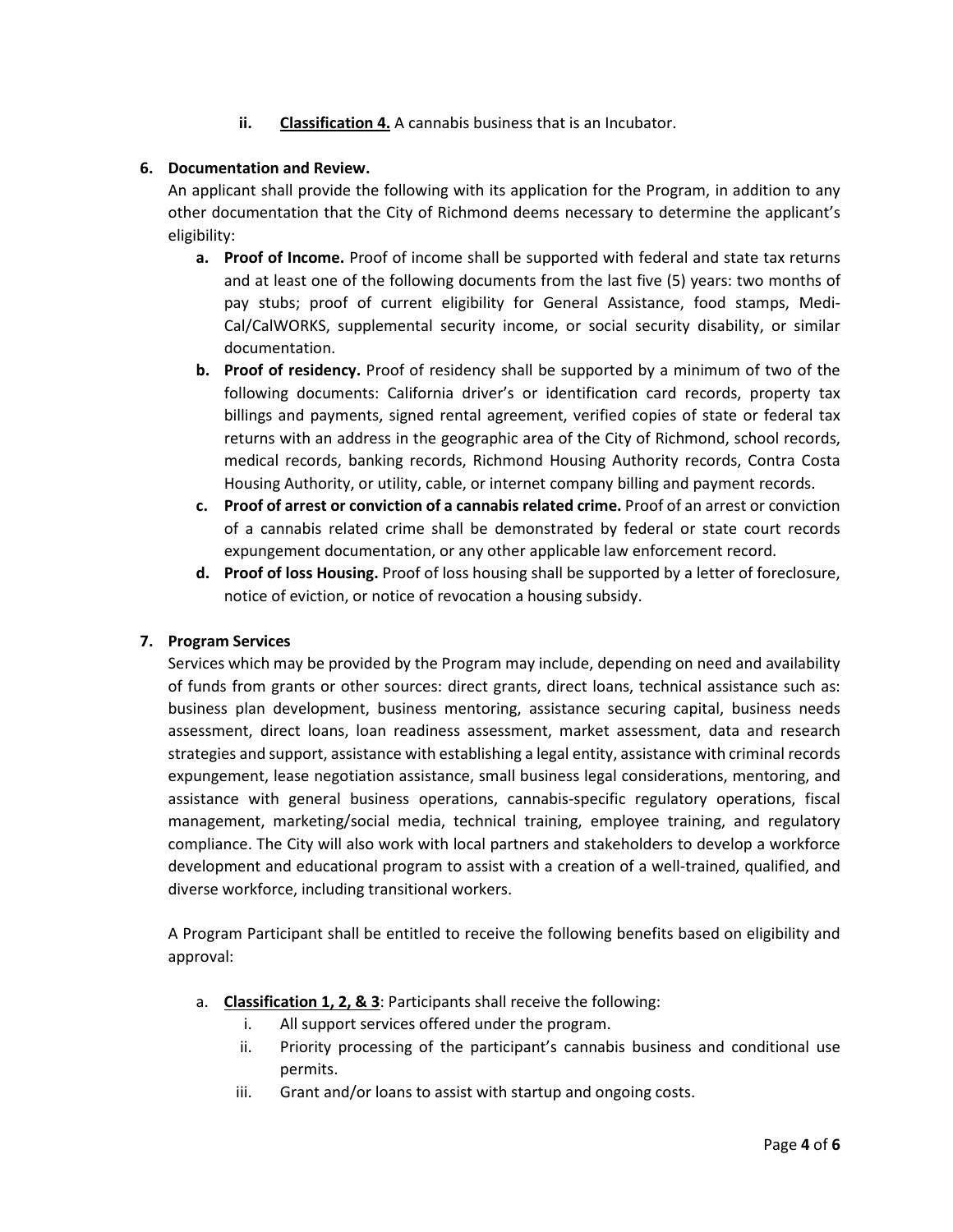- iv. Priority for retail and/or non-storefront cannabis permits should additional permits be made available by the City Council.
- b. **Classification 4:** Participants shall receive the following:
	- i. Qualified and ready program participants to host.
	- ii. The City will provide priority processing of the participant's cannabis related business and conditional use permits.

### **8. Program Administration.**

- a. The City Manager, or the City Manager's designee, is authorized to make amendments that are not substantive to the Program. Substantive amendments must be approved by the City Council.
- b. Principle administration and coordination of services shall primarily be performed by Economic Development staff.
- c. Economic Development staff shall receive and process all applications to determine eligibility of equity program participants.
- d. Economic Development staff shall administer awards to all equity program grantees.
- e. When possible, Economic Development staff will provide services to applicants and participants with the intent to have the program reimburse the City for the cost of those services. If City staff is unable to provide services, refer to Section 9, Provision of Services.
- f. Economic Development staff shall monitor and report on all program services provided through the Program, at least annually and more frequently as directed by the City Council, state law, or regulation.

### **9. Provision of Services.**

- a. Economic Development staff serves as the liaison between program participants and the agency(ies) and firm(s) providing eligible services. Agencies and firms may include, but are not limited to:
	- i. City of Richmond's City Manager's Office Economic Development and Community Development Departments
	- ii. Business development organizations and firms
	- iii. Workforce development agencies and firms
	- iv. Banking and financial institutions
	- v. Commercial real estate brokerages and associations
- b. The City Manager may enter into an agreement, on behalf of the City through the City's competitive selection process in accordance with the City Municipal Code, with qualifying internal or external agencies or firms capable of providing the services described in this Program Manual. These services may include, but are not limited to:
	- i. Business Development
	- ii. Technical Assistance
	- iii. Legal Assistance
	- iv. Workforce Development
	- v. Grant and Loan Administration